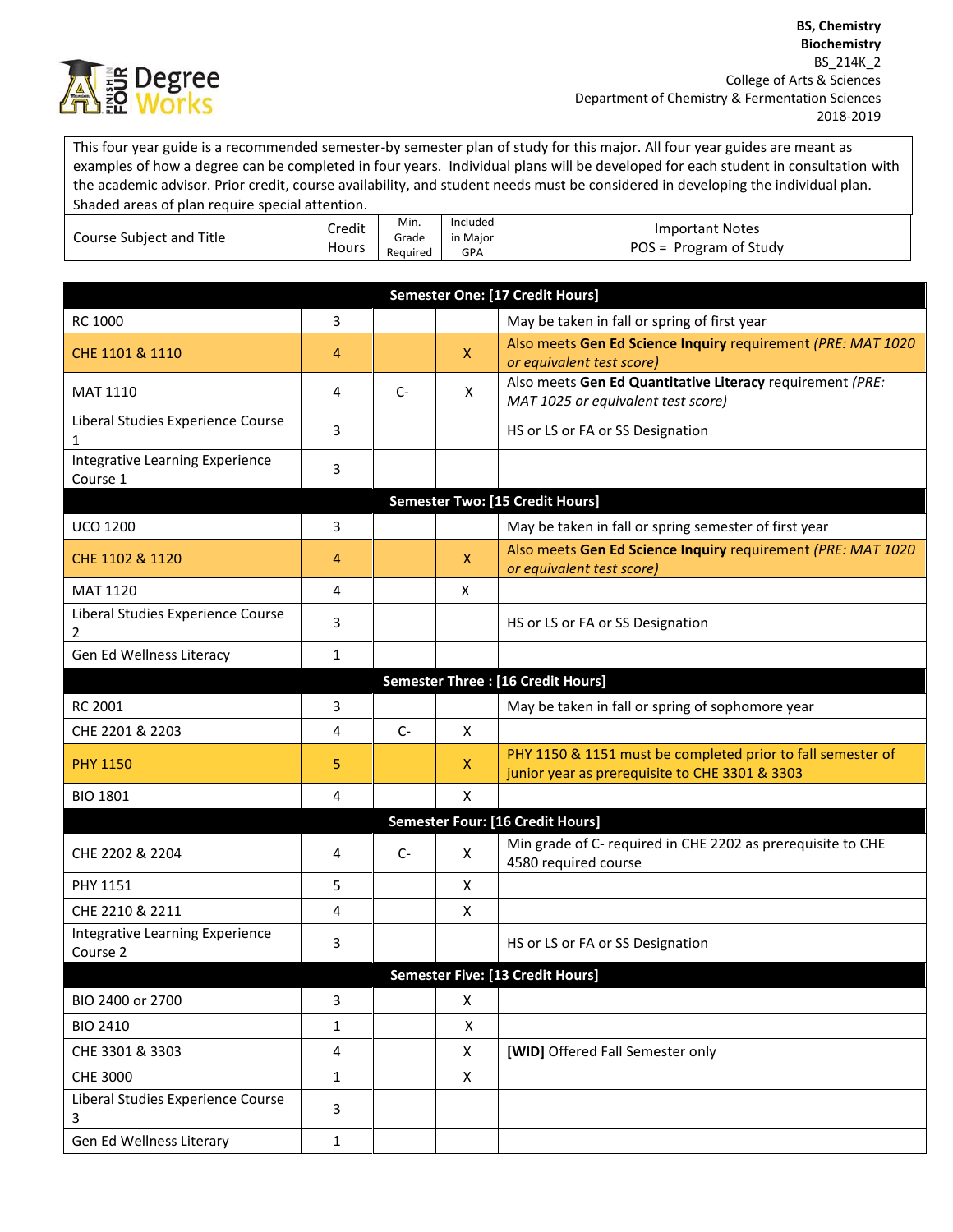

This four year guide is a recommended semester-by semester plan of study for this major. All four year guides are meant as examples of how a degree can be completed in four years. Individual plans will be developed for each student in consultation with the academic advisor. Prior credit, course availability, and student needs must be considered in developing the individual plan.

| Shaded areas of plan require special attention. |                 |                           |                                    |                                                    |
|-------------------------------------------------|-----------------|---------------------------|------------------------------------|----------------------------------------------------|
| Course Subject and Title                        | Credit<br>Hours | Min.<br>Grade<br>Reauired | Included<br>in Maior<br><b>GPA</b> | <b>Important Notes</b><br>$POS = Program of Study$ |

| Semester Six: [14-15 Credit Hours]          |              |      |              |                                                                                                                                        |  |  |
|---------------------------------------------|--------------|------|--------------|----------------------------------------------------------------------------------------------------------------------------------------|--|--|
| CHE 4580 & 4581                             | 4            | $C-$ | X            | Min grade C- required in CHE 4580 as prerequisite to CHE 4582                                                                          |  |  |
| BIO 2600 & 2610                             | 4            |      | X            |                                                                                                                                        |  |  |
| <b>Biochemistry Elective 1</b>              | $3 - 4$      |      | X            | Choose one course from the electives list under <b>Biochemistry</b><br>Electives; A total of 11-12 hours required                      |  |  |
| <b>Free Elective</b>                        | 3            |      |              |                                                                                                                                        |  |  |
| Semester Seven: [16-17 Credit Hours]        |              |      |              |                                                                                                                                        |  |  |
| <b>BIO 3800</b>                             | 4            |      | X            |                                                                                                                                        |  |  |
| CHE 3404                                    | 3            |      | $\mathsf{x}$ | Offered Fall Semester only                                                                                                             |  |  |
| Liberal Studies Experience Course<br>4      | 3            |      |              | HS or LS or FA or SS Designation                                                                                                       |  |  |
| Integrative Learning Experience<br>Course 3 | 3            |      |              |                                                                                                                                        |  |  |
| <b>Biochemistry Elective 2</b>              | $3 - 4$      |      | X            | Choose one course from the electives list under Biochemistry<br>Electives; A total of 11-12 hours required                             |  |  |
|                                             |              |      |              | Semester Eight: [13-15 Credit Hours]                                                                                                   |  |  |
| CHE 4000                                    | $\mathbf{1}$ |      | X            | <b>CAPSTONE</b>                                                                                                                        |  |  |
| <b>CHE 4582</b>                             | 3            |      | X            | Offered in Spring Semester only                                                                                                        |  |  |
| <b>Biochemistry Elective 3</b>              | $3 - 4$      |      | X            | Choose one course from the electives list under Biochemistry<br>Electives; A total of 11-12 hours required                             |  |  |
| <b>Biochemistry Elective 4</b>              | $3 - 4$      |      | X            | If needed to meet Biochemistry Electives hours; if not needed,<br>take Free Electives to meet the 122 hours required for the<br>degree |  |  |
| <b>Free Elective</b>                        | 3            |      |              |                                                                                                                                        |  |  |
| <b>Free Elective</b>                        | $0 - 2*$     |      |              | *Take enough free electives to meet the 122 hours required for<br>the degree                                                           |  |  |

| <b>General Requirements Summary</b> |         |                     |           |             |  |  |
|-------------------------------------|---------|---------------------|-----------|-------------|--|--|
| Minimum                             | Gen Ed. |                     | Minimum   |             |  |  |
| <b>Total Hours</b><br><b>Hours</b>  |         | Writing             | Major GPA | Overall GPA |  |  |
| 122                                 | 44      | RC 1000 and RC 2001 | 2.0       | 2.0         |  |  |

**All CHE courses and all courses in Major Requirements area on Program of Study count in major GPA.**